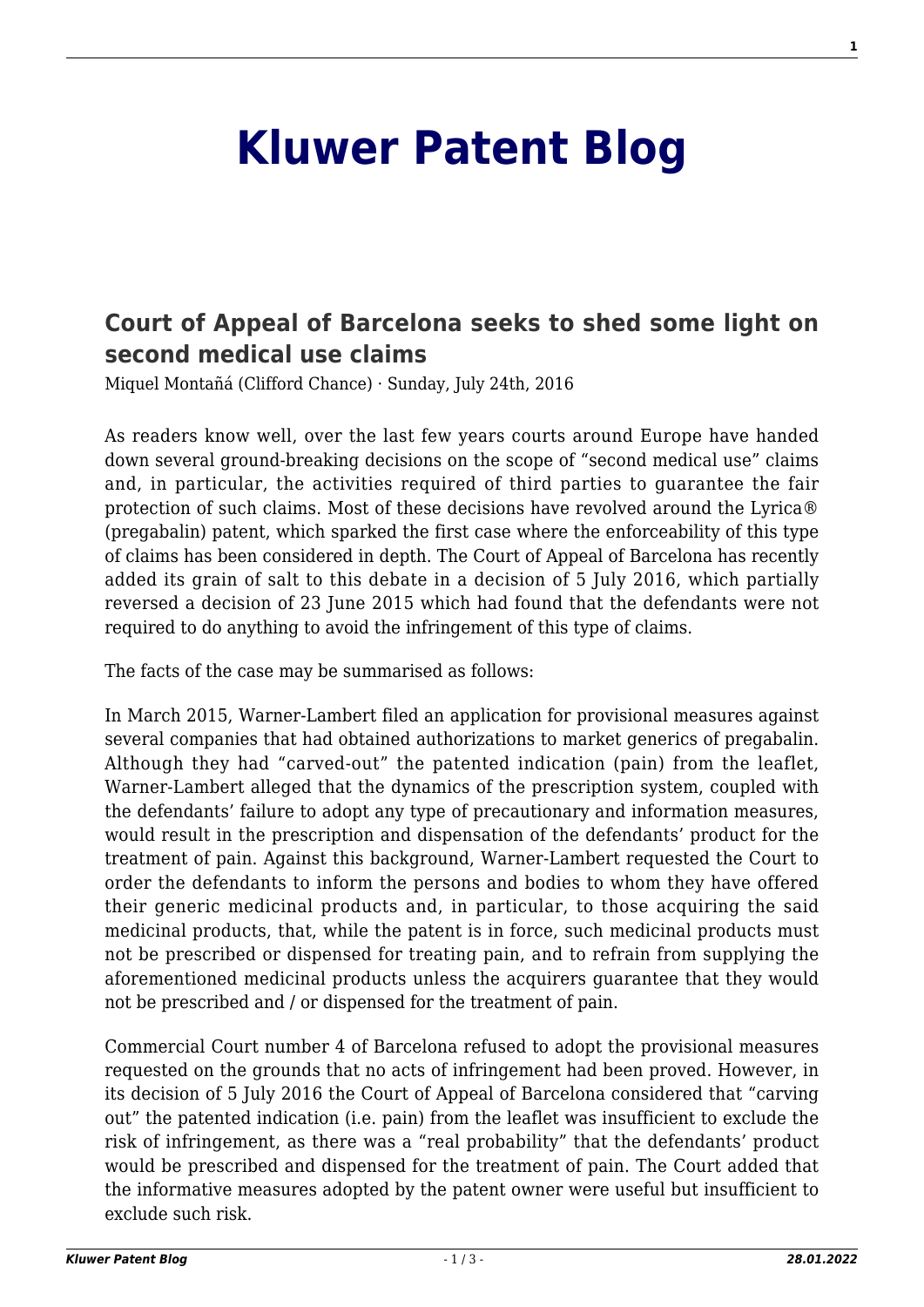Moving on to the type of infringement involved ("direct" or "indirect" infringement), the Court ruled out "direct" infringement on the grounds that it had not been established that the defendants were manufacturing pregabalin for the purpose of having it used for the treatment of pain. On the contrary, the Court considered that the acts of the defendants could constitute contributory infringement (i.e. "indirect" infringement) because they are aware or must be aware of the probable use of their product for the treatment of pain. Therefore, the defendants are supplying essential elements (pregabalin) that are finally prescribed for the treatment of pain, thus putting the invention into practice. The Court added that "if the defendants wish to market pregabalin they must contribute fairly to avoid the prohibited outcome […]" and that "the defendants should have adopted reasonable measures to modify this situation […]."

In conclusion, the Court partially reversed the first instance decision and ordered the defendants "to inform the persons and bodies to whom they have offered their generic medicinal products and, in particular, to those acquiring the said medicinal products, that, while the patent is in force, such medicinal products must not be prescribed or dispensed for treating pain, and to refrain from supplying the aforementioned medicinal products if there is reasonable evidence that their pregabalin medicinal products will be directly used for treating pain."

## **Kluwer IP Law**

The **2021 Future Ready Lawyer survey** showed that 81% of the law firms expect to view technology as an important investment in their future ability to thrive. With Kluwer IP Law you can navigate the increasingly global practice of IP law with specialized, local and cross-border information and tools from every preferred location. Are you, as an IP professional, ready for the future?

[Learn how](https://www.wolterskluwer.com/en/solutions/kluweriplaw?utm_source=patentblog&utm_medium=articleCTA&utm_campaign=article-banner) **[Kluwer IP Law](https://www.wolterskluwer.com/en/solutions/kluweriplaw?utm_source=patentblog&utm_medium=articleCTA&utm_campaign=article-banner)** [can support you.](https://www.wolterskluwer.com/en/solutions/kluweriplaw?utm_source=patentblog&utm_medium=articleCTA&utm_campaign=article-banner)

*To make sure you do not miss out on regular updates from the Kluwer Patent Blog, please subscribe [here.](http://patentblog.kluweriplaw.com/newsletter)*